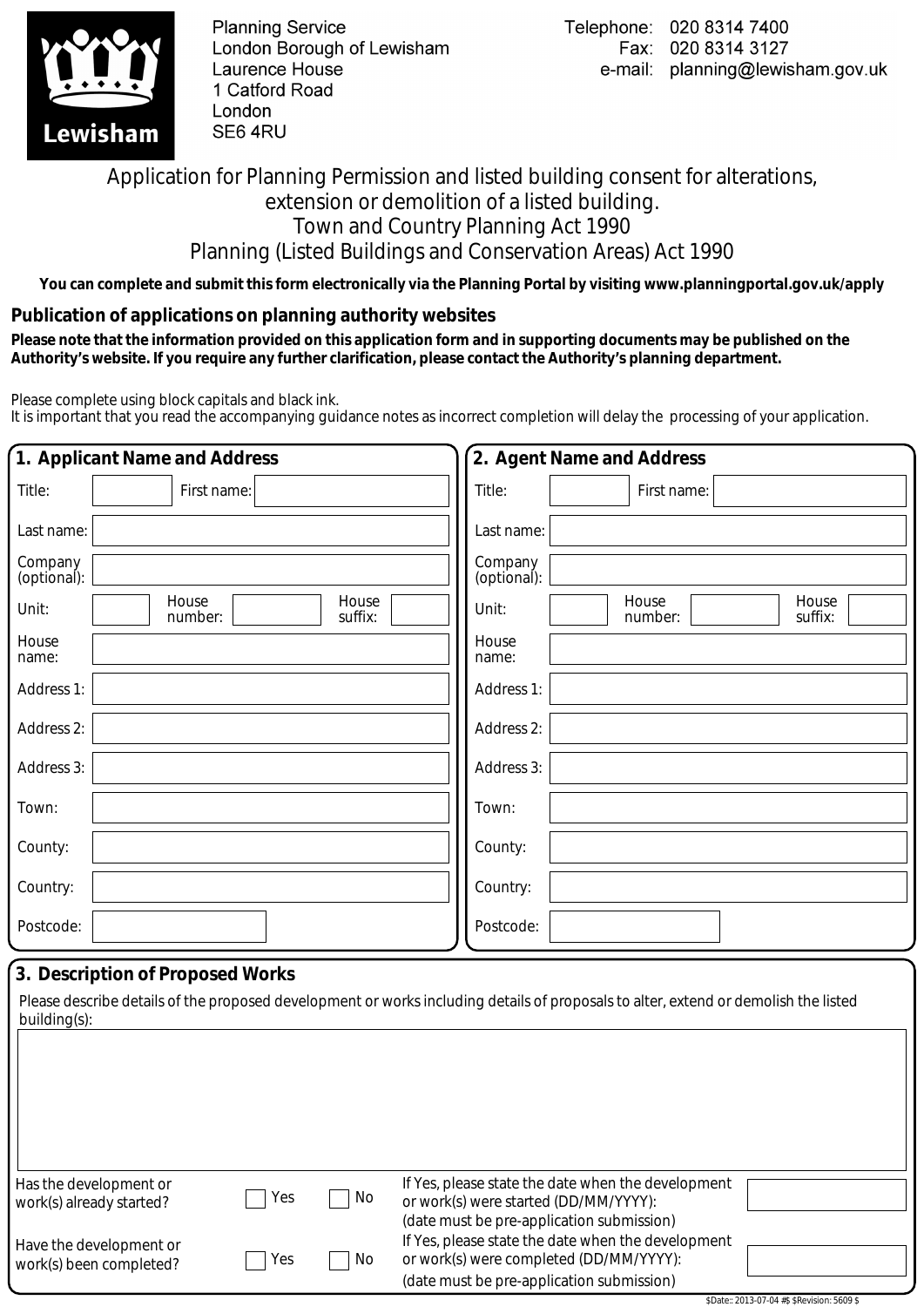| 4. Site Address Details                                                                                                 | 5. Pre-application Advice                                                                         |
|-------------------------------------------------------------------------------------------------------------------------|---------------------------------------------------------------------------------------------------|
| Please provide the full postal address of the application site.                                                         | Has assistance or prior advice been sought from the local<br>authority about this application?    |
| House<br>House<br>Unit:<br>suffix:<br>number:                                                                           | Yes<br>No                                                                                         |
| House<br>name:                                                                                                          | If Yes, please complete the following information about the advice                                |
| Address 1:                                                                                                              | you were given. (This will help the authority to deal with this<br>application more efficiently). |
| Address 2:                                                                                                              | Please tick if the full contact details are not<br>known, and then complete as much as possible:  |
| Address 3:                                                                                                              | Officer name:                                                                                     |
| Town:                                                                                                                   |                                                                                                   |
| County:                                                                                                                 | Reference:                                                                                        |
| Postcode<br>(optional):                                                                                                 |                                                                                                   |
| Description of location or a grid reference.<br>(must be completed if postcode is not known):                           | Date (DD/MM/YYYY):<br>(must be pre-application submission)                                        |
| Easting:<br>Northing:                                                                                                   | Details of pre-application advice received?                                                       |
| Description:                                                                                                            |                                                                                                   |
|                                                                                                                         |                                                                                                   |
|                                                                                                                         |                                                                                                   |
|                                                                                                                         |                                                                                                   |
|                                                                                                                         |                                                                                                   |
| 6. Pedestrian and Vehicle Access, Roads and Rights of Way                                                               | 7. Waste Storage and Collection                                                                   |
| Is a new or altered vehicle access proposed<br>to or from the public highway?<br>No<br>Yes                              | Do the plans incorporate areas to store<br>and aid the collection of waste?                       |
| Is a new or altered pedestrian access proposed                                                                          | No<br>Yes<br>If Yes, please provide details:                                                      |
| to or from the public highway?<br>No<br>Yes                                                                             |                                                                                                   |
| Are there any new public roads to be<br>$\top$ Yes<br>No<br>provided within the site?                                   |                                                                                                   |
| Are there any new public rights of way to                                                                               |                                                                                                   |
| No<br>be provided within or adjacent to the site?<br>Yes                                                                |                                                                                                   |
| Do the proposals require any diversions<br>/extinguishments and/or                                                      | Have arrangements been made for the separate                                                      |
| No<br>Yes<br>creation of rights of way?                                                                                 | storage and collection                                                                            |
| If you answered Yes to any of the above questions, please show                                                          | No<br>Yes<br>of recyclable waste?                                                                 |
| details on your plans/drawings and state the reference of the plan<br>(s)/drawings(s)                                   | If Yes, please provide details:                                                                   |
|                                                                                                                         |                                                                                                   |
|                                                                                                                         |                                                                                                   |
|                                                                                                                         |                                                                                                   |
|                                                                                                                         |                                                                                                   |
|                                                                                                                         |                                                                                                   |
| 8. Authority Employee / Member                                                                                          |                                                                                                   |
| With respect to the Authority, I am: (a) a member of staff<br>(b) an elected member<br>(c) related to a member of staff | Do any of these statements apply to you?<br>Yes<br>No                                             |
| (d) related to an elected member                                                                                        |                                                                                                   |
| If Yes, please provide details of the name, relationship and role                                                       |                                                                                                   |
|                                                                                                                         |                                                                                                   |
|                                                                                                                         |                                                                                                   |
|                                                                                                                         |                                                                                                   |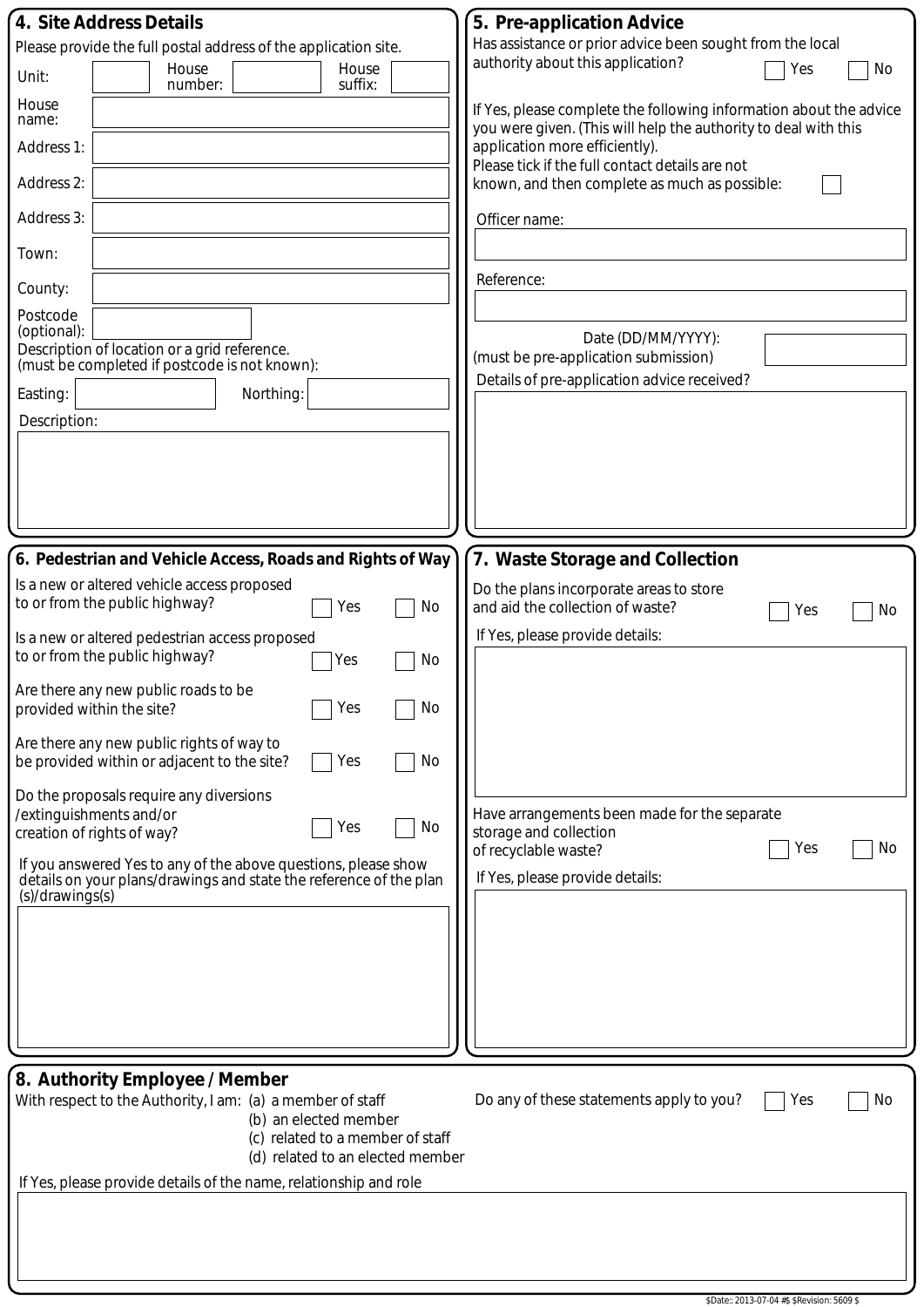| 9. Demolition                                                                                                                              | 10. Listed Building Alterations                                                                                                   |  |  |  |  |  |  |  |
|--------------------------------------------------------------------------------------------------------------------------------------------|-----------------------------------------------------------------------------------------------------------------------------------|--|--|--|--|--|--|--|
| Does the proposal include the partial or<br>total demolition of a listed building?<br>Yes<br>No                                            | Do the proposed works include alterations<br>to a listed building?<br>Yes<br>No                                                   |  |  |  |  |  |  |  |
| If Yes, which of the following does the proposal involve?                                                                                  | If Yes, do the proposed works include:                                                                                            |  |  |  |  |  |  |  |
| a) Total demolition of the listed building:<br>No<br>Yes                                                                                   | (you must answer each of the questions)                                                                                           |  |  |  |  |  |  |  |
| b) Demolition of a building within<br>the curtilage of the listed building:<br>No<br>Yes                                                   | a) Works to the interior of the building?<br>Yes<br>No                                                                            |  |  |  |  |  |  |  |
| c) Demolition of a part of the listed building:<br>No<br>Yes                                                                               | b) Works to the exterior of the building?<br>No<br>Yes                                                                            |  |  |  |  |  |  |  |
| If the answer to c) is Yes:                                                                                                                | c) Works to any structure or object fixed                                                                                         |  |  |  |  |  |  |  |
| i) What is the total volume of the<br>listed building?(cubic metres)                                                                       | to the property (or buildings within<br>its curtilage) Internally or externally?<br>Yes<br>No                                     |  |  |  |  |  |  |  |
| ii) What is the volume of the part<br>to be demolished?(cubic metres)                                                                      | d) Stripping out of any internal wall, ceiling<br>or floor finishes (e.g. plaster, floorboards)?<br>Yes<br>No                     |  |  |  |  |  |  |  |
| iii) What was the (approximate) date of the<br>erection of the part to be removed? (MM/YYYY)<br>(date must be pre-application submission)  | If the answer to any of these questions is Yes, please provide                                                                    |  |  |  |  |  |  |  |
| Please provide a brief description of the building or part of the                                                                          | plans, drawings, photographs sufficient to identify the location,<br>extent and character of the items to be removed, and the     |  |  |  |  |  |  |  |
| building you are proposing to demolish:                                                                                                    | proposal for their replacement, including any new means of<br>structural support and state references for the plan(s)/drawing(s): |  |  |  |  |  |  |  |
|                                                                                                                                            |                                                                                                                                   |  |  |  |  |  |  |  |
|                                                                                                                                            |                                                                                                                                   |  |  |  |  |  |  |  |
| Why is it necessary to demolish or extend (as applicable) all or part                                                                      |                                                                                                                                   |  |  |  |  |  |  |  |
| of the building(s) and or structure(s)?                                                                                                    |                                                                                                                                   |  |  |  |  |  |  |  |
|                                                                                                                                            |                                                                                                                                   |  |  |  |  |  |  |  |
|                                                                                                                                            |                                                                                                                                   |  |  |  |  |  |  |  |
|                                                                                                                                            |                                                                                                                                   |  |  |  |  |  |  |  |
| 11. Listed Building Grading                                                                                                                | 12. Immunity From Listing                                                                                                         |  |  |  |  |  |  |  |
| Please state the grading (if known) of the building in the list of<br>Buildings of Special Architectural or Historic interest? (Note: only | Has a Certificate of Immunity from Listing been sought in respect of<br>this building?                                            |  |  |  |  |  |  |  |
| one box must be ticked)                                                                                                                    | Don't know<br>No<br>Yes                                                                                                           |  |  |  |  |  |  |  |
| Ecclesiastical Grade I<br>Grade I                                                                                                          | If Yes, please provide the result of the application:                                                                             |  |  |  |  |  |  |  |
| Ecclesiastical Grade II*<br>Grade II*                                                                                                      |                                                                                                                                   |  |  |  |  |  |  |  |
| Ecclesiastical Grade II<br>Grade II                                                                                                        |                                                                                                                                   |  |  |  |  |  |  |  |
| Don't know                                                                                                                                 |                                                                                                                                   |  |  |  |  |  |  |  |
| 13. Vehicle Parking                                                                                                                        |                                                                                                                                   |  |  |  |  |  |  |  |
| Please provide information on the existing and proposed number of on-site parking spaces:                                                  |                                                                                                                                   |  |  |  |  |  |  |  |
| Total<br>Type of Vehicle<br>Existing                                                                                                       | Total proposed (including<br><b>Difference</b><br>spaces retained)<br>in spaces                                                   |  |  |  |  |  |  |  |
| Cars                                                                                                                                       |                                                                                                                                   |  |  |  |  |  |  |  |
| Light goods vehicles/<br>public carrier vehicles                                                                                           |                                                                                                                                   |  |  |  |  |  |  |  |
| Motorcycles                                                                                                                                |                                                                                                                                   |  |  |  |  |  |  |  |

Disability spaces

Cycle spaces

Other (e.g. Bus)

Other (e.g. Bus)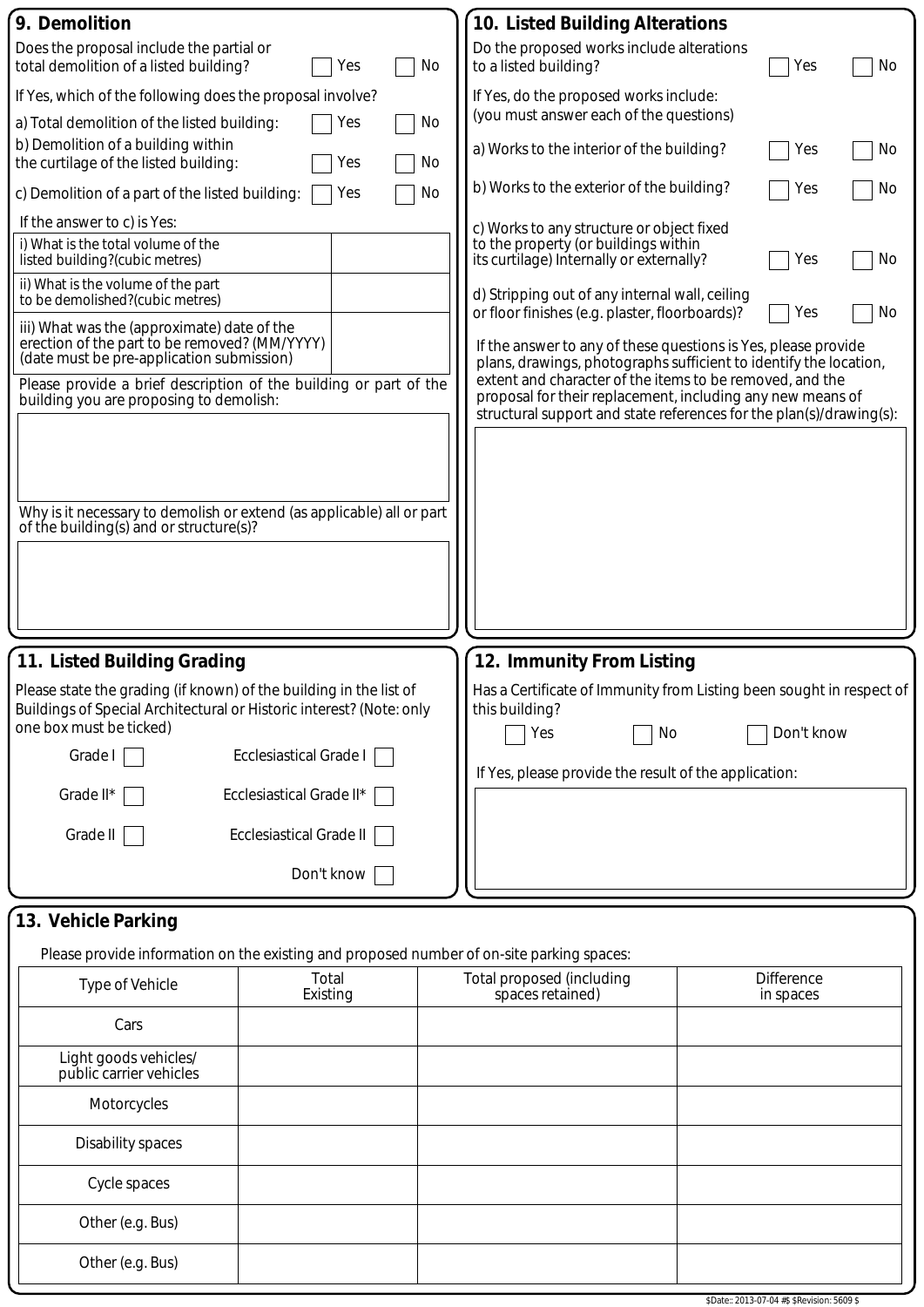|                                                                                                                                              | Existing<br>(where applicable) | Proposed | applicable<br>Not | Don't<br>Know |  |  |
|----------------------------------------------------------------------------------------------------------------------------------------------|--------------------------------|----------|-------------------|---------------|--|--|
| External walls                                                                                                                               |                                |          |                   |               |  |  |
| Roof covering                                                                                                                                |                                |          |                   |               |  |  |
| Chimney                                                                                                                                      |                                |          |                   |               |  |  |
| Windows                                                                                                                                      |                                |          |                   |               |  |  |
| <b>External doors</b>                                                                                                                        |                                |          |                   |               |  |  |
| Ceilings                                                                                                                                     |                                |          |                   |               |  |  |
| Internal walls                                                                                                                               |                                |          |                   |               |  |  |
| Floors                                                                                                                                       |                                |          |                   |               |  |  |
| Internal doors                                                                                                                               |                                |          |                   |               |  |  |
| Rainwater goods                                                                                                                              |                                |          |                   |               |  |  |
| <b>Boundary treatments</b><br>(e.g. fences, walls)                                                                                           |                                |          |                   |               |  |  |
| Vehicle access and<br>hard standing                                                                                                          |                                |          |                   |               |  |  |
| Lighting                                                                                                                                     |                                |          |                   |               |  |  |
| Others<br>(add description)                                                                                                                  |                                |          |                   |               |  |  |
| Are you supplying additional information on submitted drawings or plans?<br>Yes<br>No<br>If Yes, please state plan(s)/drawing(s) references: |                                |          |                   |               |  |  |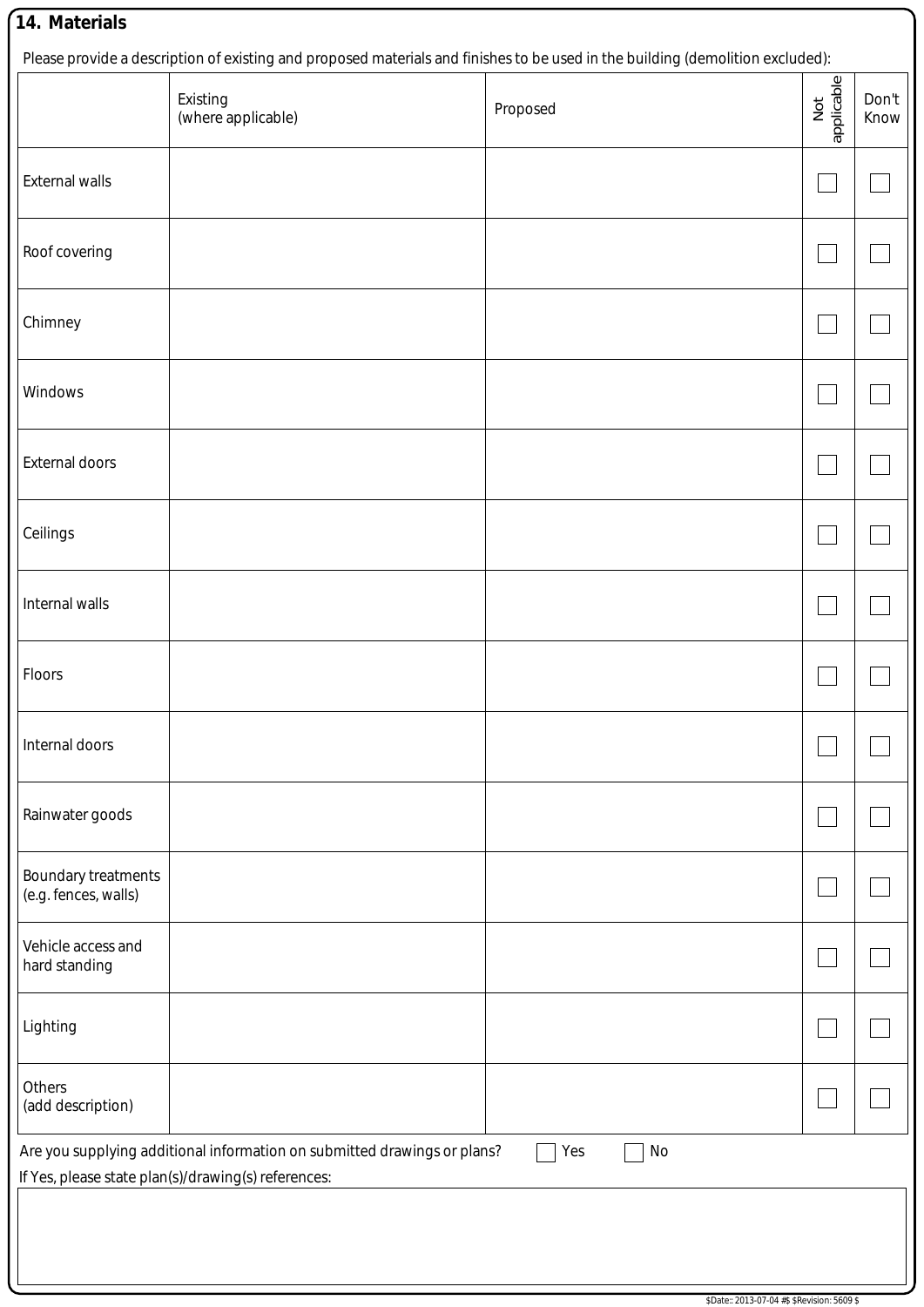| 15. Foul Sewage                                                                                                                                | 16. Assessment of Flood Risk                                                                                                                         |  |  |  |  |
|------------------------------------------------------------------------------------------------------------------------------------------------|------------------------------------------------------------------------------------------------------------------------------------------------------|--|--|--|--|
| Please state how foul sewage is to be disposed of:                                                                                             | Is the site within an area at risk of flooding? (Refer to the                                                                                        |  |  |  |  |
| Mains sewer<br>Cess pit                                                                                                                        | Environment Agency's Flood Map showing flood zones 2 and 3 and<br>consult Environment Agency standing advice and your local                          |  |  |  |  |
| Other<br>Septic tank                                                                                                                           | planning authority requirements for information as necessary.)<br>No<br>Yes                                                                          |  |  |  |  |
| Package treatment plant                                                                                                                        | If Yes, you will need to submit a Flood Risk Assessment to consider                                                                                  |  |  |  |  |
| Are you proposing to<br>connect to the existing drainage system?                                                                               | the risk to the proposed site.                                                                                                                       |  |  |  |  |
| No<br>Yes<br>If Yes, please include the details of the existing system on the                                                                  | Is your proposal within 20 metres of a<br>watercourse (e.g. river, stream or beck)?<br>No<br>Yes                                                     |  |  |  |  |
| application drawings and state references for the<br>plan(s)/drawing(s):                                                                       | Will the proposal increase<br>No<br>Yes<br>the flood risk elsewhere?                                                                                 |  |  |  |  |
|                                                                                                                                                | How will surface water be disposed of?                                                                                                               |  |  |  |  |
|                                                                                                                                                | Sustainable drainage system<br><b>Existing watercourse</b>                                                                                           |  |  |  |  |
|                                                                                                                                                | Pond/lake<br>Soakaway                                                                                                                                |  |  |  |  |
|                                                                                                                                                | Main sewer                                                                                                                                           |  |  |  |  |
|                                                                                                                                                |                                                                                                                                                      |  |  |  |  |
| 17. Biodiversity and Geological Conservation                                                                                                   | 18. Existing Use                                                                                                                                     |  |  |  |  |
| To assist in answering the following questions refer to the guidance                                                                           | Please describe the current use of the site:                                                                                                         |  |  |  |  |
| notes for further information on when there is a reasonable                                                                                    |                                                                                                                                                      |  |  |  |  |
| likelihood that any important biodiversity or geological<br>conservation features may be present or nearby and whether                         |                                                                                                                                                      |  |  |  |  |
| they are likely to be affected by your proposals.                                                                                              |                                                                                                                                                      |  |  |  |  |
| Having referred to the guidance notes, is there a reasonable<br>likelihood of the following being affected adversely or conserved              |                                                                                                                                                      |  |  |  |  |
| and enhanced within the application site, or on land adjacent to                                                                               | No<br>Is the site currently vacant?<br>Yes                                                                                                           |  |  |  |  |
| or near the application site?                                                                                                                  | If Yes, please describe the last use of the site:                                                                                                    |  |  |  |  |
| a) Protected and priority species:                                                                                                             |                                                                                                                                                      |  |  |  |  |
| Yes, on the development site                                                                                                                   |                                                                                                                                                      |  |  |  |  |
| Yes, on land adjacent to or near the proposed development<br>No                                                                                |                                                                                                                                                      |  |  |  |  |
| b) Designated sites, important habitats or other biodiversity<br>features:                                                                     | When did this use end (if known)?<br>(DD/MM/YYYY)                                                                                                    |  |  |  |  |
| Yes, on the development site                                                                                                                   | (date where known may be approximate)                                                                                                                |  |  |  |  |
| Yes, on land adjacent to or near the proposed development<br>No                                                                                | Does the proposal involve any of the following?<br>If yes, you will need to submit an appropriate contamination<br>assessment with your application. |  |  |  |  |
| c) Features of geological conservation importance:                                                                                             | No<br>Land which is known to be contaminated?<br>Yes<br>Land where contamination is                                                                  |  |  |  |  |
| Yes, on the development site                                                                                                                   | No<br>Yes<br>suspected for all or part of the site?                                                                                                  |  |  |  |  |
| Yes, on land adjacent to or near the proposed development                                                                                      | A proposed use that would<br>be particularly vulnerable                                                                                              |  |  |  |  |
| No                                                                                                                                             | No<br>Yes<br>to the presence of contamination?                                                                                                       |  |  |  |  |
| [19. Trees and Hedges                                                                                                                          | 20. Trade Effluent                                                                                                                                   |  |  |  |  |
| Are there trees or hedges on the                                                                                                               | Does the proposal involve the need to                                                                                                                |  |  |  |  |
| proposed development site?<br>No<br>Yes                                                                                                        | No<br>Yes<br>dispose of trade effluents or waste?                                                                                                    |  |  |  |  |
| And/or: Are there trees or hedges on land adjacent to the<br>proposed development site that could influence the                                | If Yes, please describe the nature, volume and means of disposal<br>of trade effluents or waste                                                      |  |  |  |  |
| development or might be important as part<br>No<br>Yes<br>of the local landscape character?                                                    |                                                                                                                                                      |  |  |  |  |
| If Yes to either or both of the above, you may need to provide a full<br>Tree Survey, at the discretion of your local planning authority. If a |                                                                                                                                                      |  |  |  |  |
| Tree Survey is required, this and the accompanying plan should be                                                                              |                                                                                                                                                      |  |  |  |  |
| submitted alongside your application. Your local planning<br>authority should make clear on its website what the survey should                 |                                                                                                                                                      |  |  |  |  |
| contain, in accordance with the current 'BS5837: Trees in relation to<br>design, demolition and construction - Recommendations'.               |                                                                                                                                                      |  |  |  |  |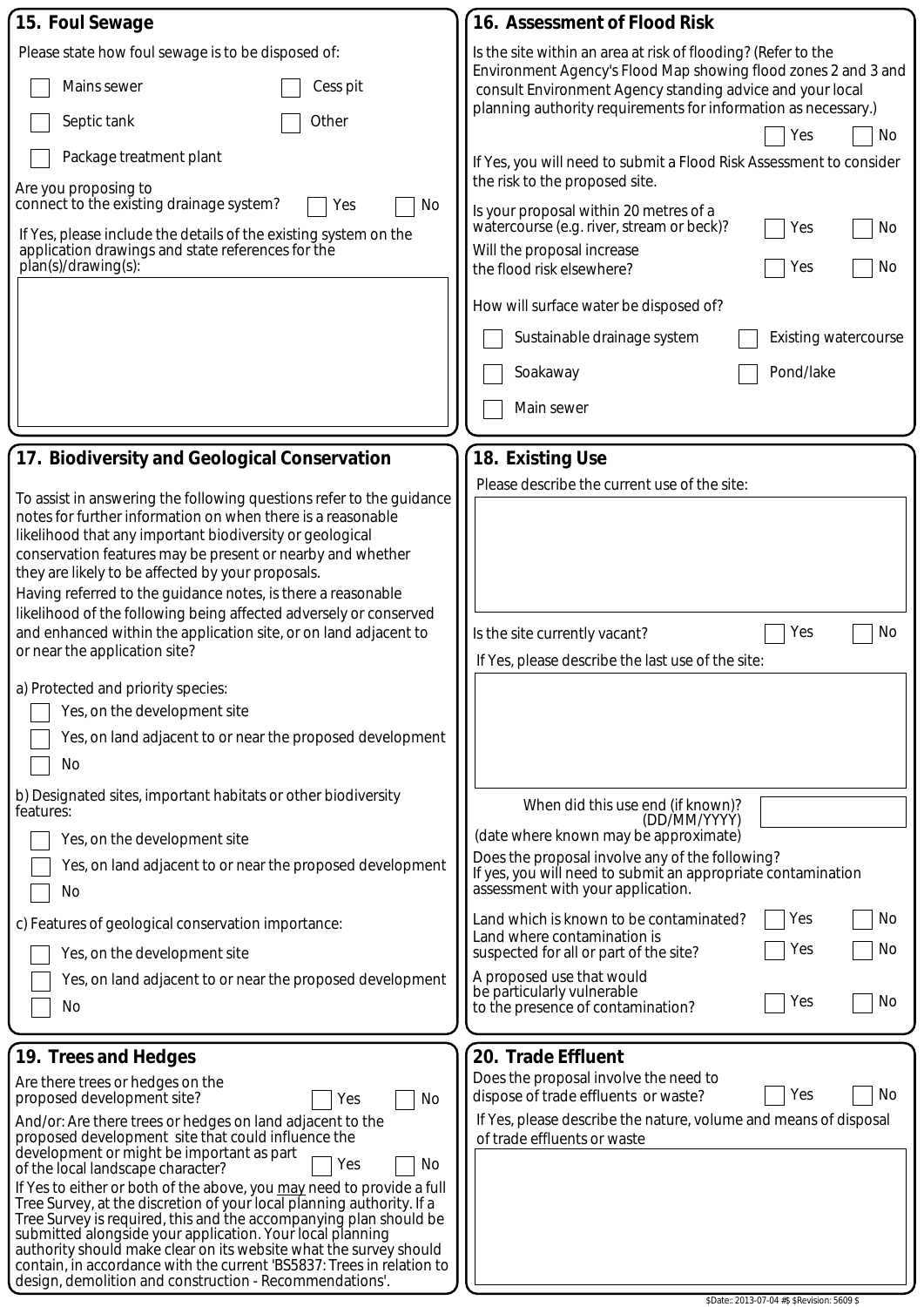| 21. Residential Units (Including Conversion)<br>Does your proposal include the gain, loss or change of use of residential units?<br>If Yes, please complete details of the changes in the tables below: |               |    |                         |   |      |                                               | Yes                     |                                         | No                          |              |                |   |                            |                                               |       |
|---------------------------------------------------------------------------------------------------------------------------------------------------------------------------------------------------------|---------------|----|-------------------------|---|------|-----------------------------------------------|-------------------------|-----------------------------------------|-----------------------------|--------------|----------------|---|----------------------------|-----------------------------------------------|-------|
| <b>Proposed Housing</b>                                                                                                                                                                                 |               |    |                         |   |      |                                               | <b>Existing Housing</b> |                                         |                             |              |                |   |                            |                                               |       |
| <b>Market</b>                                                                                                                                                                                           | Not           |    | Number of Bedrooms      |   |      |                                               | Total                   | <b>Market</b>                           | Not                         |              |                |   | Number of Bedrooms         |                                               | Total |
| <b>Housing</b>                                                                                                                                                                                          | known         | 1  | 2                       | 3 | $4+$ | Unknown                                       |                         | Housing                                 | known                       | 1            | $\overline{2}$ | 3 | $4+$                       | Unknown                                       |       |
| Houses                                                                                                                                                                                                  |               |    |                         |   |      |                                               | a                       | Houses                                  |                             |              |                |   |                            |                                               | a     |
| <b>Flats and maisonettes</b>                                                                                                                                                                            |               |    |                         |   |      |                                               | b                       | <b>Flats and maisonettes</b>            | $\Box$                      |              |                |   |                            |                                               | b     |
| Live-work units                                                                                                                                                                                         |               |    |                         |   |      |                                               |                         | Live-work units                         |                             |              |                |   |                            |                                               |       |
| <b>Cluster flats</b>                                                                                                                                                                                    |               |    |                         |   |      |                                               | d                       | <b>Cluster flats</b>                    |                             |              |                |   |                            |                                               | d     |
| Sheltered housing                                                                                                                                                                                       |               |    |                         |   |      |                                               | e                       | Sheltered housing                       |                             |              |                |   |                            |                                               | e     |
| Bedsit/studios                                                                                                                                                                                          |               |    |                         |   |      |                                               |                         | Bedsit/studios                          |                             |              |                |   |                            |                                               |       |
| Unknown type                                                                                                                                                                                            |               |    |                         |   |      |                                               |                         | Unknown type                            |                             |              |                |   |                            |                                               | q     |
|                                                                                                                                                                                                         |               |    |                         |   |      | <b>Totals</b> $(a + b + c + d + e + f + g) =$ |                         |                                         |                             |              |                |   |                            | <b>Totals</b> $(a + b + c + d + e + f + g) =$ |       |
|                                                                                                                                                                                                         |               |    |                         |   |      |                                               | Total                   |                                         |                             |              |                |   |                            |                                               | Total |
| <b>Social Rented</b>                                                                                                                                                                                    | Not<br>known  | 1  | Number of Bedrooms<br>2 | 3 | $4+$ | Unknown                                       |                         | <b>Social Rented</b>                    | Not<br>known                | $\mathbf{1}$ | $\overline{2}$ | 3 | Number of Bedrooms<br>$4+$ | Unknown                                       |       |
| <b>Houses</b>                                                                                                                                                                                           |               |    |                         |   |      |                                               | a                       | Houses                                  |                             |              |                |   |                            |                                               | a     |
| <b>Flats and maisonettes</b>                                                                                                                                                                            |               |    |                         |   |      |                                               | b                       | <b>Flats and maisonettes</b>            |                             |              |                |   |                            |                                               | b     |
| Live-work units                                                                                                                                                                                         |               |    |                         |   |      |                                               |                         | Live-work units                         |                             |              |                |   |                            |                                               |       |
| <b>Cluster flats</b>                                                                                                                                                                                    |               |    |                         |   |      |                                               | d                       | <b>Cluster flats</b>                    | $\mathcal{L}_{\mathcal{A}}$ |              |                |   |                            |                                               | d     |
| Sheltered housing                                                                                                                                                                                       |               |    |                         |   |      |                                               | e                       | Sheltered housing                       |                             |              |                |   |                            |                                               | e     |
| Bedsit/studios                                                                                                                                                                                          |               |    |                         |   |      |                                               |                         | Bedsit/studios                          |                             |              |                |   |                            |                                               |       |
| Unknown type                                                                                                                                                                                            |               |    |                         |   |      |                                               | a                       | Unknown type                            |                             |              |                |   |                            |                                               |       |
|                                                                                                                                                                                                         |               |    |                         |   |      | <b>Totals</b> $(a + b + c + d + e + f + g) =$ | B                       |                                         |                             |              |                |   |                            | <b>Totals</b> $(a + b + c + d + e + f + g) =$ |       |
|                                                                                                                                                                                                         |               |    |                         |   |      |                                               |                         |                                         |                             |              |                |   |                            |                                               |       |
| Intermediate                                                                                                                                                                                            | Not<br>known  | -1 | Number of Bedrooms      | 3 | $4+$ | Unknown                                       | Total                   | Intermediate                            | Not<br>known                | 1            | 2              | 3 | Number of Bedrooms         | 4+ Unknown                                    | Total |
| Houses                                                                                                                                                                                                  |               |    |                         |   |      |                                               | a                       | Houses                                  |                             |              |                |   |                            |                                               | a     |
| <b>Flats and maisonettes</b>                                                                                                                                                                            |               |    |                         |   |      |                                               | b                       | <b>Flats and maisonettes</b>            |                             |              |                |   |                            |                                               | b     |
| Live-work units                                                                                                                                                                                         |               |    |                         |   |      |                                               |                         | Live-work units                         | $\overline{\phantom{a}}$    |              |                |   |                            |                                               |       |
| <b>Cluster flats</b>                                                                                                                                                                                    |               |    |                         |   |      |                                               | d                       | <b>Cluster flats</b>                    |                             |              |                |   |                            |                                               | d     |
| Sheltered housing                                                                                                                                                                                       |               |    |                         |   |      |                                               | e                       | Sheltered housing                       |                             |              |                |   |                            |                                               | e     |
| Bedsit/studios                                                                                                                                                                                          |               |    |                         |   |      |                                               |                         | Bedsit/studios                          | $\Box$                      |              |                |   |                            |                                               |       |
| Unknown type                                                                                                                                                                                            |               |    |                         |   |      |                                               | g                       | Unknown type                            |                             |              |                |   |                            |                                               | q     |
|                                                                                                                                                                                                         |               |    |                         |   |      | <b>Totals</b> $(a + b + c + d + e + f + g) =$ |                         |                                         |                             |              |                |   |                            | <b>Totals</b> $(a + b + c + d + e + f + g) =$ | G     |
| <b>Key worker</b>                                                                                                                                                                                       | Not           |    | Number of Bedrooms      |   |      |                                               | Total                   | <b>Key worker</b>                       | Not                         |              |                |   | Number of Bedrooms         |                                               | Total |
|                                                                                                                                                                                                         | known         | 1  | 2                       | 3 | $4+$ | Unknown                                       |                         |                                         | known                       | 1            | $\overline{2}$ | 3 | $4+$                       | Unknown                                       |       |
| Houses<br><b>Flats and maisonettes</b>                                                                                                                                                                  |               |    |                         |   |      |                                               | a                       | Houses<br>Flats and maisonettes         | $\Box$                      |              |                |   |                            |                                               | a     |
|                                                                                                                                                                                                         | $\mathcal{L}$ |    |                         |   |      |                                               | b                       |                                         |                             |              |                |   |                            |                                               | b     |
| Live-work units                                                                                                                                                                                         |               |    |                         |   |      |                                               | С                       | Live-work units                         |                             |              |                |   |                            |                                               | C     |
| <b>Cluster flats</b>                                                                                                                                                                                    |               |    |                         |   |      |                                               | d                       | <b>Cluster flats</b>                    |                             |              |                |   |                            |                                               | d     |
| Sheltered housing                                                                                                                                                                                       |               |    |                         |   |      |                                               | e                       | Sheltered housing                       | $\mathcal{L}_{\mathcal{A}}$ |              |                |   |                            |                                               | e     |
| Bedsit/studios                                                                                                                                                                                          |               |    |                         |   |      |                                               |                         | Bedsit/studios                          |                             |              |                |   |                            |                                               |       |
| Unknown type                                                                                                                                                                                            |               |    |                         |   |      |                                               | g                       | Unknown type                            |                             |              |                |   |                            |                                               | g     |
|                                                                                                                                                                                                         |               |    |                         |   |      | <b>Totals</b> $(a + b + c + d + e + f + g) =$ | D                       |                                         |                             |              |                |   |                            | <b>Totals</b> $(a + b + c + d + e + f + g) =$ | H     |
| <b>Total proposed residential units</b>                                                                                                                                                                 |               |    |                         |   |      | $(A + B + C + D) =$                           |                         | <b>Total existing residential units</b> |                             |              |                |   |                            | $(E + F + G + H) =$                           |       |
| TOTAL NET GAIN or LOSS of RESIDENTIAL UNITS (Proposed Housing Grand Total - Existing Housing Grand Total):                                                                                              |               |    |                         |   |      |                                               |                         |                                         |                             |              |                |   |                            |                                               |       |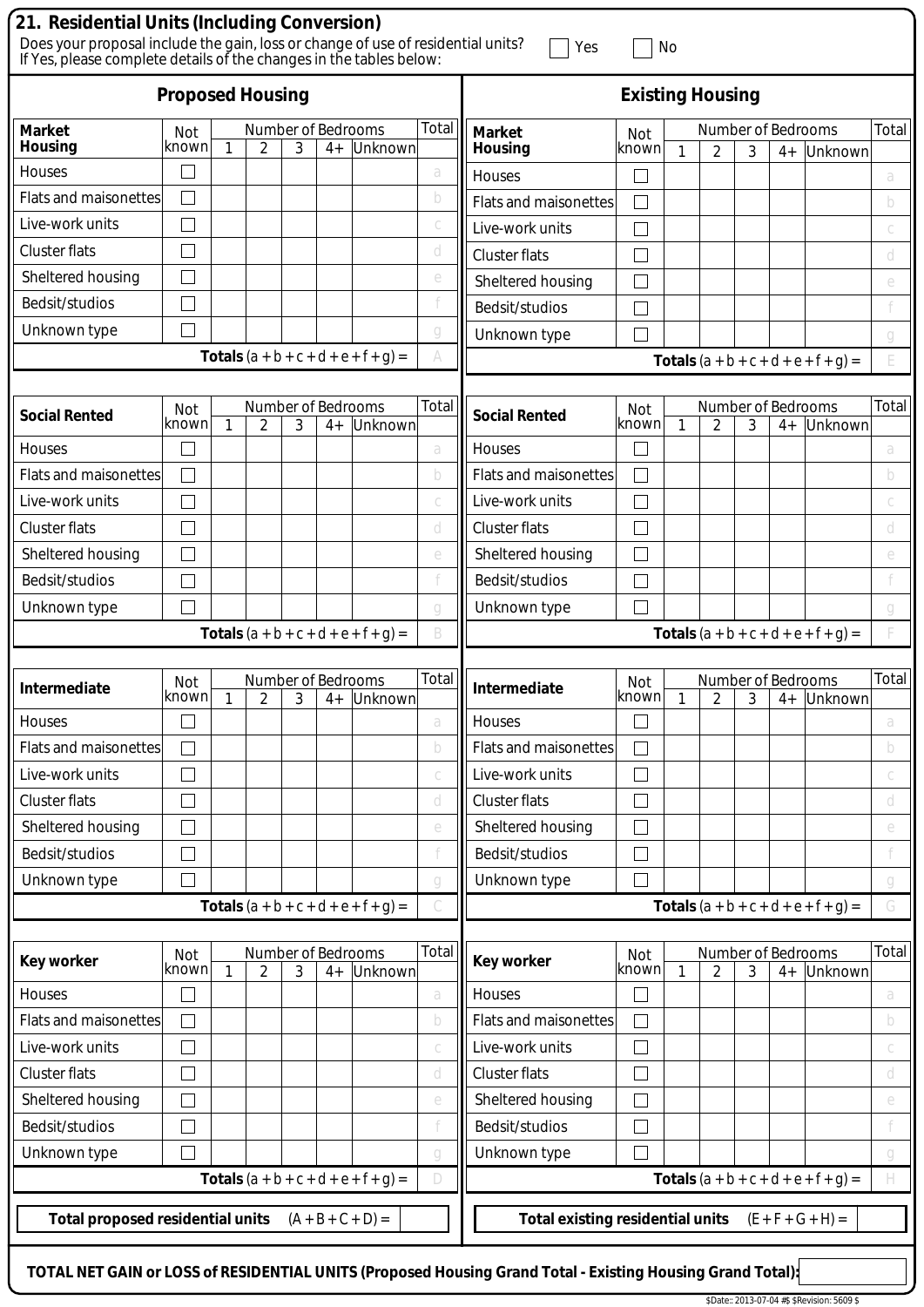|                           |                             |                                        |                 | Does your proposal involve the loss, gain or change of use of non-residential floorspace? |                                                                                              |           | Yes                                                                                                                   | No                                                                                      |
|---------------------------|-----------------------------|----------------------------------------|-----------------|-------------------------------------------------------------------------------------------|----------------------------------------------------------------------------------------------|-----------|-----------------------------------------------------------------------------------------------------------------------|-----------------------------------------------------------------------------------------|
|                           |                             |                                        |                 | If you have answered Yes to the question above please add details in the following table: |                                                                                              |           |                                                                                                                       |                                                                                         |
|                           | Use class/type of use       |                                        | applicable<br>ğ | <b>Existing gross</b><br>internal<br>floorspace<br>(square metres)                        | Gross internal floorspace<br>to be lost by change of<br>use or demolition<br>(square metres) |           | Total gross internal<br>floorspace proposed<br>(including change of<br>use)(square metres)                            | Net additional gross<br>internal floorspace<br>following development<br>(square metres) |
| A <sub>1</sub>            |                             | Shops                                  |                 |                                                                                           |                                                                                              |           |                                                                                                                       |                                                                                         |
|                           |                             | Net tradable area:                     |                 |                                                                                           |                                                                                              |           |                                                                                                                       |                                                                                         |
| A2                        |                             | Financial and<br>professional services |                 |                                                                                           |                                                                                              |           |                                                                                                                       |                                                                                         |
| A <sub>3</sub>            |                             | Restaurants and cafes                  |                 |                                                                                           |                                                                                              |           |                                                                                                                       |                                                                                         |
| A <sub>4</sub>            |                             | Drinking establishments                |                 |                                                                                           |                                                                                              |           |                                                                                                                       |                                                                                         |
| A <sub>5</sub>            |                             | Hot food takeaways                     |                 |                                                                                           |                                                                                              |           |                                                                                                                       |                                                                                         |
| B1(a)                     |                             | Office (other than A2)                 |                 |                                                                                           |                                                                                              |           |                                                                                                                       |                                                                                         |
| B1(b)                     |                             | Research and<br>development            |                 |                                                                                           |                                                                                              |           |                                                                                                                       |                                                                                         |
| B1(c)                     |                             | Light industrial                       |                 |                                                                                           |                                                                                              |           |                                                                                                                       |                                                                                         |
| B <sub>2</sub>            |                             | General industrial                     |                 |                                                                                           |                                                                                              |           |                                                                                                                       |                                                                                         |
| B <sub>8</sub>            |                             | Storage or distribution                |                 |                                                                                           |                                                                                              |           |                                                                                                                       |                                                                                         |
| C <sub>1</sub>            |                             | Hotels and halls of<br>residence       |                 |                                                                                           |                                                                                              |           |                                                                                                                       |                                                                                         |
| C <sub>2</sub>            |                             | <b>Residential institutions</b>        |                 |                                                                                           |                                                                                              |           |                                                                                                                       |                                                                                         |
| D <sub>1</sub>            |                             | Non-residential<br>institutions        |                 |                                                                                           |                                                                                              |           |                                                                                                                       |                                                                                         |
| D <sub>2</sub>            | Assembly and leisure        |                                        |                 |                                                                                           |                                                                                              |           |                                                                                                                       |                                                                                         |
| <b>OTHER</b>              |                             |                                        |                 |                                                                                           |                                                                                              |           |                                                                                                                       |                                                                                         |
| Please<br>specify         |                             |                                        |                 |                                                                                           |                                                                                              |           |                                                                                                                       |                                                                                         |
|                           |                             | Total                                  |                 |                                                                                           |                                                                                              |           |                                                                                                                       |                                                                                         |
|                           |                             |                                        |                 |                                                                                           |                                                                                              |           | In addition, for hotels, residential institutions and hostels, please additionally indicate the loss or gain of rooms |                                                                                         |
| Use<br>class              | Type of use                 | Not<br>applicable                      |                 | Existing rooms to be lost by change<br>of use or demolition                               |                                                                                              |           | Total rooms proposed (including<br>changes of use)                                                                    | Net additional rooms                                                                    |
| C <sub>1</sub>            | Hotels                      |                                        |                 |                                                                                           |                                                                                              |           |                                                                                                                       |                                                                                         |
| C <sub>2</sub>            | Residential<br>Institutions |                                        |                 |                                                                                           |                                                                                              |           |                                                                                                                       |                                                                                         |
| <b>OTHER</b>              |                             |                                        |                 |                                                                                           |                                                                                              |           |                                                                                                                       |                                                                                         |
| Please<br>specify         |                             |                                        |                 |                                                                                           |                                                                                              |           |                                                                                                                       |                                                                                         |
|                           |                             |                                        |                 |                                                                                           |                                                                                              |           |                                                                                                                       |                                                                                         |
|                           | 23. Employment              |                                        |                 | Please complete the following information regarding employees:                            |                                                                                              |           |                                                                                                                       |                                                                                         |
|                           |                             |                                        |                 | Full-time                                                                                 |                                                                                              | Part-time |                                                                                                                       | Total full-time                                                                         |
| <b>Existing employees</b> |                             |                                        |                 |                                                                                           |                                                                                              |           | equivalent                                                                                                            |                                                                                         |
| Proposed employees        |                             |                                        |                 |                                                                                           |                                                                                              |           |                                                                                                                       |                                                                                         |
|                           |                             |                                        |                 |                                                                                           |                                                                                              |           |                                                                                                                       |                                                                                         |
|                           | 24. Hours of Opening        |                                        |                 | Please state the hours of opening for each non-residential use proposed:                  |                                                                                              |           |                                                                                                                       |                                                                                         |
|                           | Use                         |                                        |                 | Monday to Friday                                                                          | Saturday                                                                                     |           | Sunday and                                                                                                            | Not known                                                                               |
|                           |                             |                                        |                 |                                                                                           |                                                                                              |           | <b>Bank Holidays</b>                                                                                                  |                                                                                         |
|                           |                             |                                        |                 |                                                                                           |                                                                                              |           |                                                                                                                       |                                                                                         |
|                           |                             |                                        |                 |                                                                                           |                                                                                              |           |                                                                                                                       |                                                                                         |
|                           |                             |                                        |                 |                                                                                           |                                                                                              |           |                                                                                                                       |                                                                                         |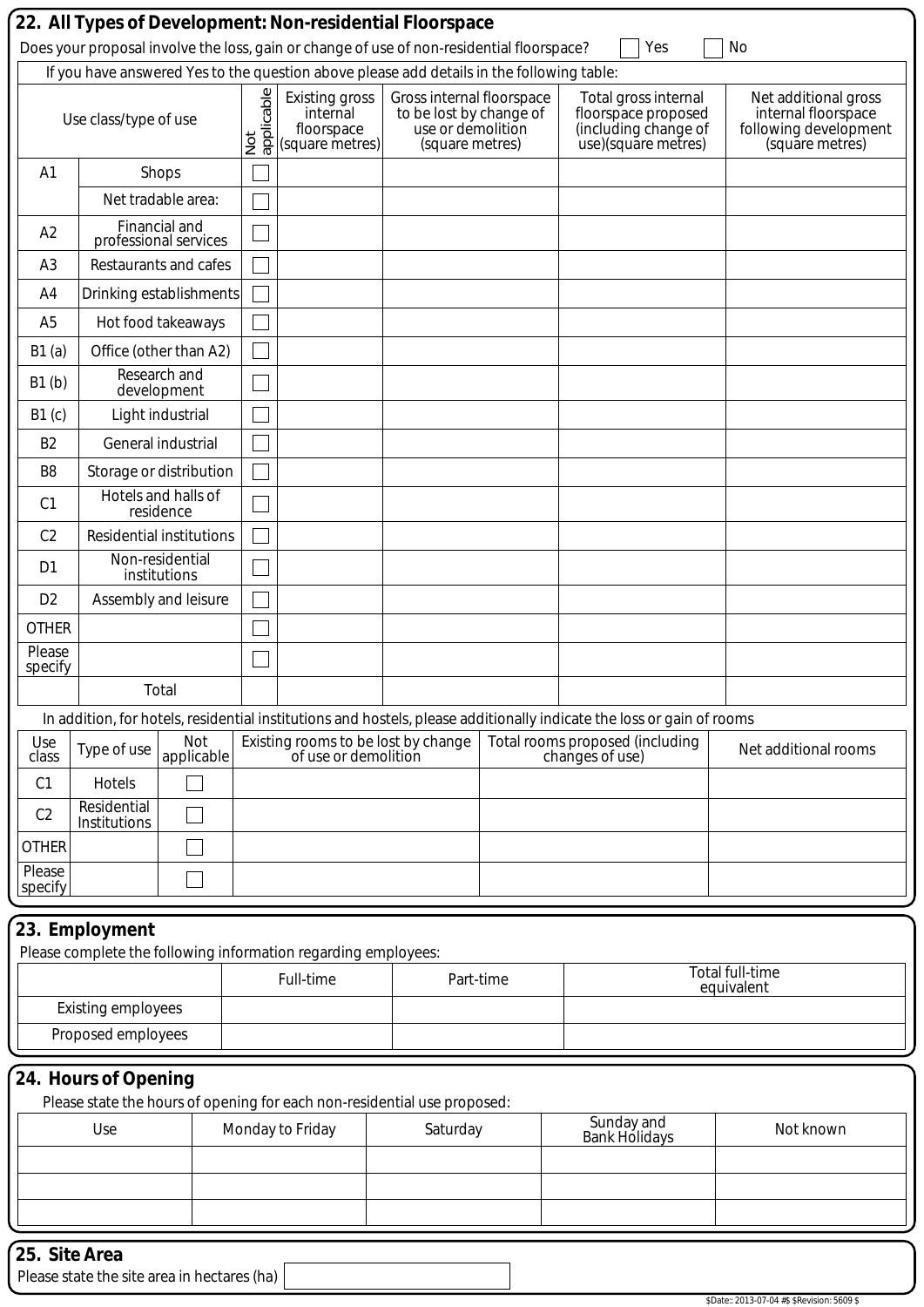| 26. Industrial or Commercial Processes and Machinery                                                                                                                                                                                     |                                                            |                                                                                                                                                                                                         |                                                                                    |  |  |  |  |
|------------------------------------------------------------------------------------------------------------------------------------------------------------------------------------------------------------------------------------------|------------------------------------------------------------|---------------------------------------------------------------------------------------------------------------------------------------------------------------------------------------------------------|------------------------------------------------------------------------------------|--|--|--|--|
| Please describe the activities and processes which would<br>be carried out on the site and the end products including<br>plant, ventilation or air conditioning. Please include the<br>type of machinery which may be installed on site: |                                                            |                                                                                                                                                                                                         |                                                                                    |  |  |  |  |
| Is the proposal a waste management development?                                                                                                                                                                                          | Yes                                                        | No                                                                                                                                                                                                      |                                                                                    |  |  |  |  |
|                                                                                                                                                                                                                                          | If the answer is Yes, please complete the following table: |                                                                                                                                                                                                         |                                                                                    |  |  |  |  |
|                                                                                                                                                                                                                                          | Not<br>applicable                                          | The total capacity of the void in cubic metres,<br>including engineering surcharge and making no<br>allowance for cover or restoration material (or<br>tonnes if solid waste or litres if liquid waste) | Maximum annual operational<br>through put in tonnes<br>(or litres if liquid waste) |  |  |  |  |
| Inert landfill                                                                                                                                                                                                                           |                                                            |                                                                                                                                                                                                         |                                                                                    |  |  |  |  |
| Non-hazardous landfill                                                                                                                                                                                                                   |                                                            |                                                                                                                                                                                                         |                                                                                    |  |  |  |  |
| Hazardous landfill                                                                                                                                                                                                                       |                                                            |                                                                                                                                                                                                         |                                                                                    |  |  |  |  |
| Energy from waste incineration                                                                                                                                                                                                           |                                                            |                                                                                                                                                                                                         |                                                                                    |  |  |  |  |
| Other incineration                                                                                                                                                                                                                       |                                                            |                                                                                                                                                                                                         |                                                                                    |  |  |  |  |
| Landfill gas generation plant                                                                                                                                                                                                            |                                                            |                                                                                                                                                                                                         |                                                                                    |  |  |  |  |
| Pyrolysis/gasification                                                                                                                                                                                                                   |                                                            |                                                                                                                                                                                                         |                                                                                    |  |  |  |  |
| Metal recycling site                                                                                                                                                                                                                     |                                                            |                                                                                                                                                                                                         |                                                                                    |  |  |  |  |
| <b>Transfer stations</b>                                                                                                                                                                                                                 |                                                            |                                                                                                                                                                                                         |                                                                                    |  |  |  |  |
| Material recovery/recycling facilities (MRFs)                                                                                                                                                                                            |                                                            |                                                                                                                                                                                                         |                                                                                    |  |  |  |  |
| Household civic amenity sites                                                                                                                                                                                                            |                                                            |                                                                                                                                                                                                         |                                                                                    |  |  |  |  |
| Open windrow composting                                                                                                                                                                                                                  |                                                            |                                                                                                                                                                                                         |                                                                                    |  |  |  |  |
| In-vessel composting                                                                                                                                                                                                                     |                                                            |                                                                                                                                                                                                         |                                                                                    |  |  |  |  |
| Anaerobic digestion                                                                                                                                                                                                                      |                                                            |                                                                                                                                                                                                         |                                                                                    |  |  |  |  |
| Any combined mechanical, biological and/<br>or thermal treatment (MBT)                                                                                                                                                                   |                                                            |                                                                                                                                                                                                         |                                                                                    |  |  |  |  |
| Sewage treatment works                                                                                                                                                                                                                   |                                                            |                                                                                                                                                                                                         |                                                                                    |  |  |  |  |
| Other treatment                                                                                                                                                                                                                          |                                                            |                                                                                                                                                                                                         |                                                                                    |  |  |  |  |
| Recycling facilities construction, demolition<br>and excavation waste                                                                                                                                                                    |                                                            |                                                                                                                                                                                                         |                                                                                    |  |  |  |  |
| Storage of waste                                                                                                                                                                                                                         |                                                            |                                                                                                                                                                                                         |                                                                                    |  |  |  |  |
| Other waste management                                                                                                                                                                                                                   |                                                            |                                                                                                                                                                                                         |                                                                                    |  |  |  |  |
| Other developments                                                                                                                                                                                                                       |                                                            |                                                                                                                                                                                                         |                                                                                    |  |  |  |  |
| Please provide the maximum annual operational throughput of the following waste streams:                                                                                                                                                 |                                                            |                                                                                                                                                                                                         |                                                                                    |  |  |  |  |
| Municipal                                                                                                                                                                                                                                |                                                            |                                                                                                                                                                                                         |                                                                                    |  |  |  |  |
| Construction, demolition and excavation                                                                                                                                                                                                  |                                                            |                                                                                                                                                                                                         |                                                                                    |  |  |  |  |
| Commercial and industrial                                                                                                                                                                                                                |                                                            |                                                                                                                                                                                                         |                                                                                    |  |  |  |  |
| Hazardous                                                                                                                                                                                                                                |                                                            |                                                                                                                                                                                                         |                                                                                    |  |  |  |  |
| If this is a landfill application you will need to provide further information before your application can be determined. Your waste<br>planning authority should make clear what information it requires on its website.                |                                                            |                                                                                                                                                                                                         |                                                                                    |  |  |  |  |
| 27. Hazardous Substances                                                                                                                                                                                                                 |                                                            |                                                                                                                                                                                                         |                                                                                    |  |  |  |  |
| Does the proposal involve the use or storage of any of<br>the following materials in the quantities stated below?                                                                                                                        | Yes                                                        | No<br>Not applicable                                                                                                                                                                                    |                                                                                    |  |  |  |  |
| If Yes, please provide the amount of each substance that is involved:                                                                                                                                                                    |                                                            |                                                                                                                                                                                                         |                                                                                    |  |  |  |  |
| Acrylonitrile (tonnes)<br>Phosgene (tonnes)<br>Ethylene oxide (tonnes)                                                                                                                                                                   |                                                            |                                                                                                                                                                                                         |                                                                                    |  |  |  |  |
| Ammonia (tonnes)                                                                                                                                                                                                                         | Hydrogen cyanide (tonnes)                                  |                                                                                                                                                                                                         | Sulphur dioxide (tonnes)                                                           |  |  |  |  |
| Bromine (tonnes)                                                                                                                                                                                                                         | Liquid oxygen (tonnes)                                     |                                                                                                                                                                                                         | Flour (tonnes)                                                                     |  |  |  |  |
| Chlorine (tonnes)                                                                                                                                                                                                                        | Liquid petroleum gas (tonnes)                              |                                                                                                                                                                                                         | Refined white sugar (tonnes)                                                       |  |  |  |  |
| Other:                                                                                                                                                                                                                                   |                                                            | Other:                                                                                                                                                                                                  |                                                                                    |  |  |  |  |
| Amount (tonnes):                                                                                                                                                                                                                         |                                                            | Amount (tonnes):                                                                                                                                                                                        |                                                                                    |  |  |  |  |
|                                                                                                                                                                                                                                          |                                                            |                                                                                                                                                                                                         | \$Date:: 2013-07-04 #\$ \$Revision: 5609 \$                                        |  |  |  |  |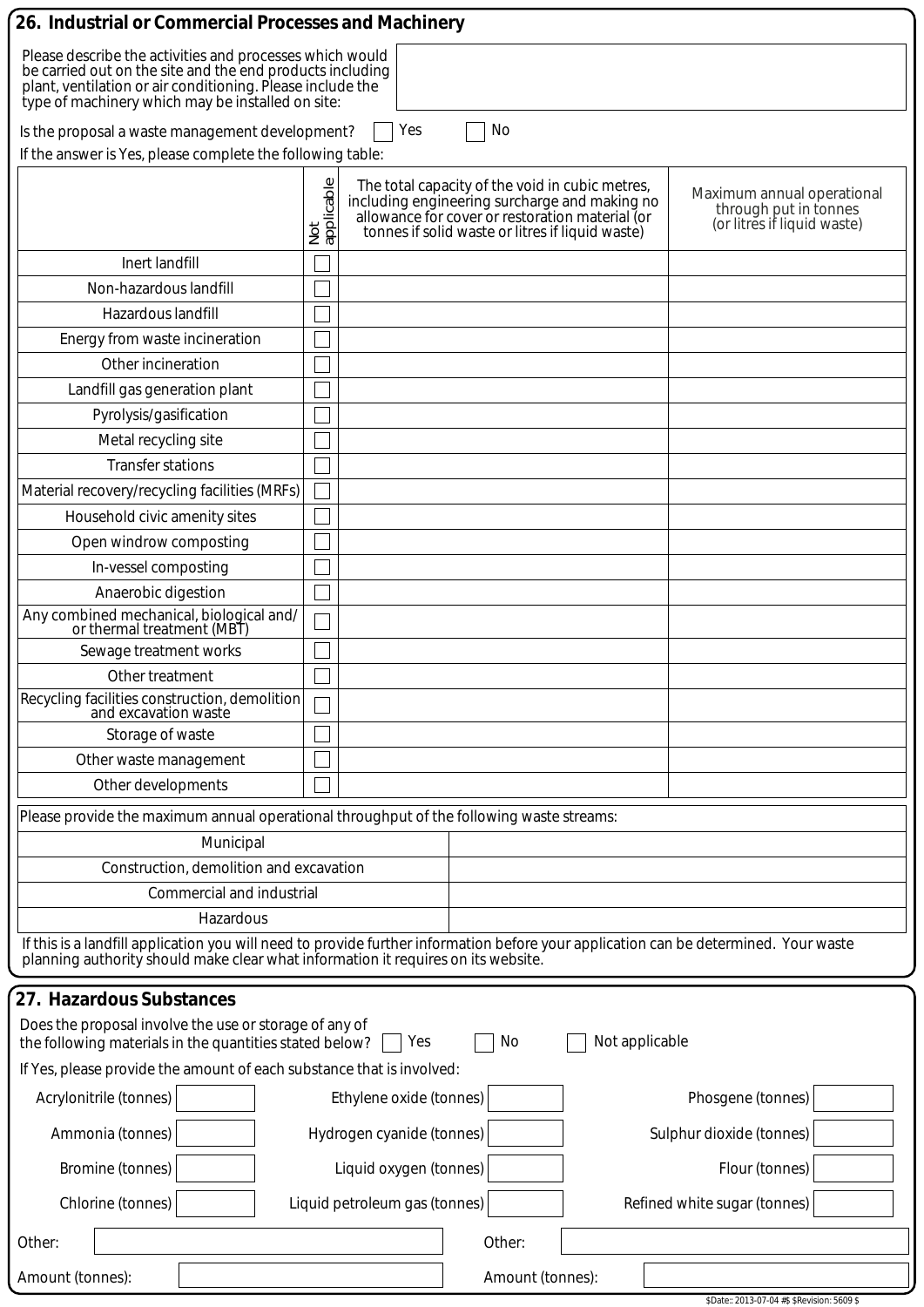| 28. Ownership Certificates and Agricultural Land Declaration                                                                                                                                                                                                                                                                                                                                                                                                                                                                                                                                                                                                                                      |                                                                                                                                                                                                                                                                                                                                                                                                                                                                                                                                                                                                                                                                                                                                                                                      |                                                                                                                                      |                    |  |  |  |  |
|---------------------------------------------------------------------------------------------------------------------------------------------------------------------------------------------------------------------------------------------------------------------------------------------------------------------------------------------------------------------------------------------------------------------------------------------------------------------------------------------------------------------------------------------------------------------------------------------------------------------------------------------------------------------------------------------------|--------------------------------------------------------------------------------------------------------------------------------------------------------------------------------------------------------------------------------------------------------------------------------------------------------------------------------------------------------------------------------------------------------------------------------------------------------------------------------------------------------------------------------------------------------------------------------------------------------------------------------------------------------------------------------------------------------------------------------------------------------------------------------------|--------------------------------------------------------------------------------------------------------------------------------------|--------------------|--|--|--|--|
| One certificate A, B, C, or D must be completed with this application form<br><b>CERTIFICATE OF OWNERSHIP - CERTIFICATE A</b><br>Town and Country Planning (Development Management Procedure) (England) Order 2010 Certificate under Article 12 &<br>Regulation 6 of the Planning (Listed Buildings and Conservation Areas) Regulations 1990<br>I certify/ The applicant certifies that on the day 21 days before the date of this application nobody except myself/ the applicant was the<br>owner <sup>*</sup> of any part of the land or building to which the application relates, and that none of the land to which the application relates is, or<br>is part of, an agricultural holding** |                                                                                                                                                                                                                                                                                                                                                                                                                                                                                                                                                                                                                                                                                                                                                                                      |                                                                                                                                      |                    |  |  |  |  |
| application relates but the land is, or is part of, an agricultural holding.                                                                                                                                                                                                                                                                                                                                                                                                                                                                                                                                                                                                                      |                                                                                                                                                                                                                                                                                                                                                                                                                                                                                                                                                                                                                                                                                                                                                                                      | NOTE: You should sign Certificate B, C or D, as appropriate, if you are the sole owner of the land or building to which the          |                    |  |  |  |  |
| * "owner" is a person with a freehold interest or leasehold interest with at least 7 years left to run.                                                                                                                                                                                                                                                                                                                                                                                                                                                                                                                                                                                           |                                                                                                                                                                                                                                                                                                                                                                                                                                                                                                                                                                                                                                                                                                                                                                                      | ** "agricultural holding" has the meaning given by reference to the definition of "agricultural tenant" in section 65(8) of the Act. |                    |  |  |  |  |
| Signed - Applicant:                                                                                                                                                                                                                                                                                                                                                                                                                                                                                                                                                                                                                                                                               |                                                                                                                                                                                                                                                                                                                                                                                                                                                                                                                                                                                                                                                                                                                                                                                      | Or signed - Agent:                                                                                                                   | Date (DD/MM/YYYY): |  |  |  |  |
|                                                                                                                                                                                                                                                                                                                                                                                                                                                                                                                                                                                                                                                                                                   |                                                                                                                                                                                                                                                                                                                                                                                                                                                                                                                                                                                                                                                                                                                                                                                      |                                                                                                                                      |                    |  |  |  |  |
| application relates.                                                                                                                                                                                                                                                                                                                                                                                                                                                                                                                                                                                                                                                                              | <b>CERTIFICATE OF OWNERSHIP - CERTIFICATE B</b><br>Town and Country Planning (Development Management Procedure) (England) Order 2010 Certificate under Article 12 &<br>Regulation 6 of the Planning (Listed Buildings and Conservation Areas) Regulations 1990<br>l certify/ The applicant certifies that I have/the applicant has given the requisite notice to everyone else (as listed below) who, on the day<br>21 days before the date of this application, was the owner* and/or agricultural tenant** of any part of the land or building to which this<br>owner" is a person with a freehold interest or leasehold interest with at least 7 years left to run."<br>** "agricultural tenant" has the meaning given in section 65(8) of the Town and Country Planning Act 1990 |                                                                                                                                      |                    |  |  |  |  |
| Name of Owner / Agricultural Tenant                                                                                                                                                                                                                                                                                                                                                                                                                                                                                                                                                                                                                                                               |                                                                                                                                                                                                                                                                                                                                                                                                                                                                                                                                                                                                                                                                                                                                                                                      | <b>Address</b>                                                                                                                       | Date Notice Served |  |  |  |  |
|                                                                                                                                                                                                                                                                                                                                                                                                                                                                                                                                                                                                                                                                                                   |                                                                                                                                                                                                                                                                                                                                                                                                                                                                                                                                                                                                                                                                                                                                                                                      |                                                                                                                                      |                    |  |  |  |  |
|                                                                                                                                                                                                                                                                                                                                                                                                                                                                                                                                                                                                                                                                                                   |                                                                                                                                                                                                                                                                                                                                                                                                                                                                                                                                                                                                                                                                                                                                                                                      |                                                                                                                                      |                    |  |  |  |  |
|                                                                                                                                                                                                                                                                                                                                                                                                                                                                                                                                                                                                                                                                                                   |                                                                                                                                                                                                                                                                                                                                                                                                                                                                                                                                                                                                                                                                                                                                                                                      |                                                                                                                                      |                    |  |  |  |  |
|                                                                                                                                                                                                                                                                                                                                                                                                                                                                                                                                                                                                                                                                                                   |                                                                                                                                                                                                                                                                                                                                                                                                                                                                                                                                                                                                                                                                                                                                                                                      |                                                                                                                                      |                    |  |  |  |  |
|                                                                                                                                                                                                                                                                                                                                                                                                                                                                                                                                                                                                                                                                                                   |                                                                                                                                                                                                                                                                                                                                                                                                                                                                                                                                                                                                                                                                                                                                                                                      |                                                                                                                                      |                    |  |  |  |  |
| Signed - Applicant:                                                                                                                                                                                                                                                                                                                                                                                                                                                                                                                                                                                                                                                                               |                                                                                                                                                                                                                                                                                                                                                                                                                                                                                                                                                                                                                                                                                                                                                                                      | Or signed - Agent:                                                                                                                   | Date (DD/MM/YYYY): |  |  |  |  |
|                                                                                                                                                                                                                                                                                                                                                                                                                                                                                                                                                                                                                                                                                                   |                                                                                                                                                                                                                                                                                                                                                                                                                                                                                                                                                                                                                                                                                                                                                                                      |                                                                                                                                      |                    |  |  |  |  |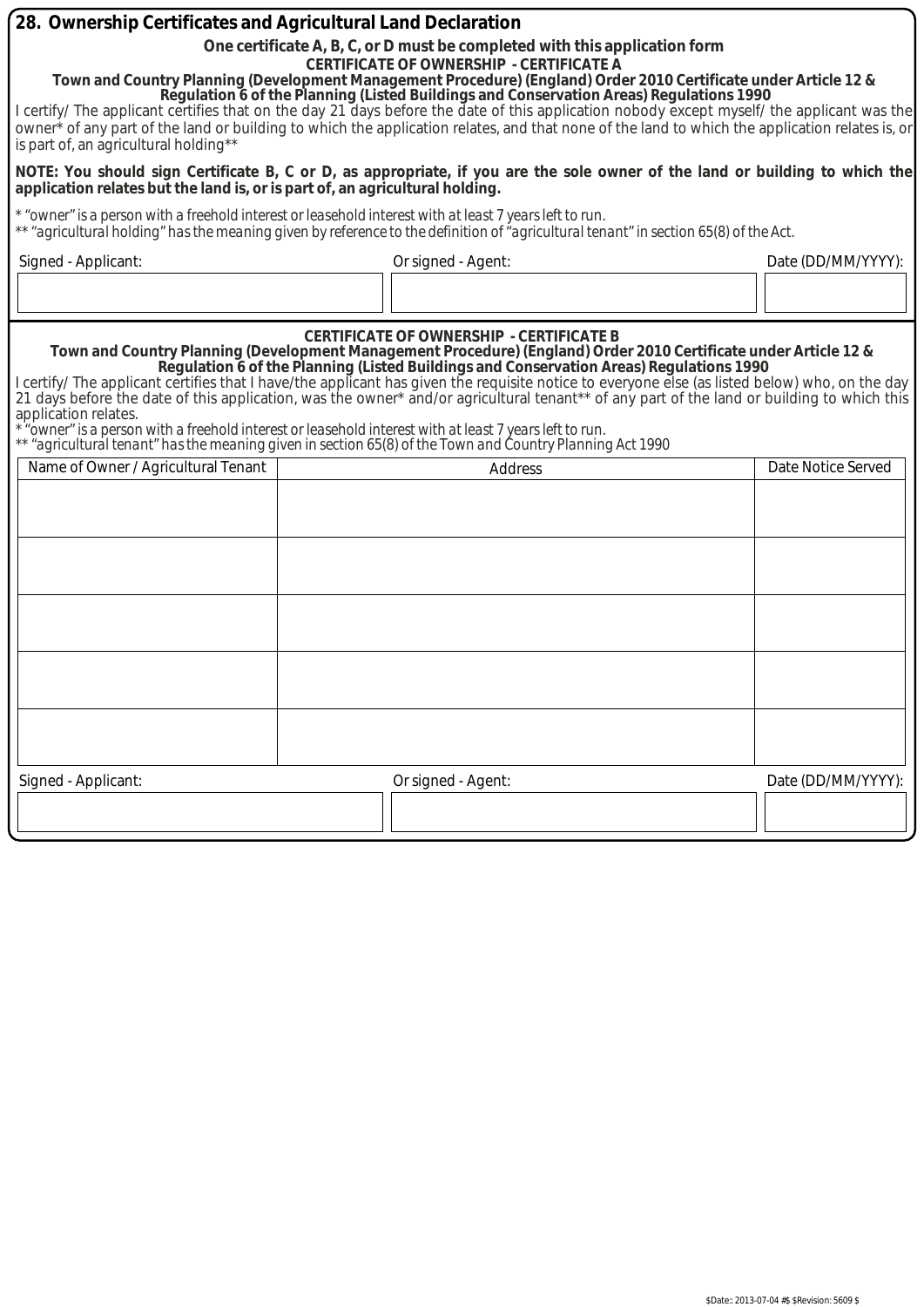| 28. Ownership Certificates and Agricultural Land Declaration (continued)                                                                                                                                                                                                                                                                                                                                                                                                                                                                                                                                                                                                                                                                                                                                                                                                                                                                                   |  |                                                 |                  |                                                                                                                  |                    |  |  |  |
|------------------------------------------------------------------------------------------------------------------------------------------------------------------------------------------------------------------------------------------------------------------------------------------------------------------------------------------------------------------------------------------------------------------------------------------------------------------------------------------------------------------------------------------------------------------------------------------------------------------------------------------------------------------------------------------------------------------------------------------------------------------------------------------------------------------------------------------------------------------------------------------------------------------------------------------------------------|--|-------------------------------------------------|------------------|------------------------------------------------------------------------------------------------------------------|--------------------|--|--|--|
| Town and Country Planning (Development Management Procedure) (England) Order 2010 Certificate under Article 12 &                                                                                                                                                                                                                                                                                                                                                                                                                                                                                                                                                                                                                                                                                                                                                                                                                                           |  | <b>CERTIFICATE OF OWNERSHIP - CERTIFICATE C</b> |                  |                                                                                                                  |                    |  |  |  |
| Regulation 6 of the Planning (Listed Buildings and Conservation Areas) Regulations 1990<br>I certify/ The applicant certifies that:                                                                                                                                                                                                                                                                                                                                                                                                                                                                                                                                                                                                                                                                                                                                                                                                                        |  |                                                 |                  |                                                                                                                  |                    |  |  |  |
| Neither Certificate A or B can be issued for this application                                                                                                                                                                                                                                                                                                                                                                                                                                                                                                                                                                                                                                                                                                                                                                                                                                                                                              |  |                                                 |                  |                                                                                                                  |                    |  |  |  |
| All reasonable steps have been taken to find out the names and addresses of the other owners* and/or agricultural tenants** of<br>the land or building, or of a part of it, but I have/ the applicant has been unable to do so.                                                                                                                                                                                                                                                                                                                                                                                                                                                                                                                                                                                                                                                                                                                            |  |                                                 |                  |                                                                                                                  |                    |  |  |  |
| * "owner" is a person with a freehold interest or leasehold interest with at least 7 years left to run.<br>** "agricultural tenant" has the meaning given in section 65(8) of the Town and Country Planning Act 1990                                                                                                                                                                                                                                                                                                                                                                                                                                                                                                                                                                                                                                                                                                                                       |  |                                                 |                  |                                                                                                                  |                    |  |  |  |
| The steps taken were:                                                                                                                                                                                                                                                                                                                                                                                                                                                                                                                                                                                                                                                                                                                                                                                                                                                                                                                                      |  |                                                 |                  |                                                                                                                  |                    |  |  |  |
|                                                                                                                                                                                                                                                                                                                                                                                                                                                                                                                                                                                                                                                                                                                                                                                                                                                                                                                                                            |  |                                                 |                  |                                                                                                                  |                    |  |  |  |
| Name of Owner / Agricultural Tenant                                                                                                                                                                                                                                                                                                                                                                                                                                                                                                                                                                                                                                                                                                                                                                                                                                                                                                                        |  |                                                 | Address          |                                                                                                                  | Date Notice Served |  |  |  |
|                                                                                                                                                                                                                                                                                                                                                                                                                                                                                                                                                                                                                                                                                                                                                                                                                                                                                                                                                            |  |                                                 |                  |                                                                                                                  |                    |  |  |  |
|                                                                                                                                                                                                                                                                                                                                                                                                                                                                                                                                                                                                                                                                                                                                                                                                                                                                                                                                                            |  |                                                 |                  |                                                                                                                  |                    |  |  |  |
|                                                                                                                                                                                                                                                                                                                                                                                                                                                                                                                                                                                                                                                                                                                                                                                                                                                                                                                                                            |  |                                                 |                  |                                                                                                                  |                    |  |  |  |
|                                                                                                                                                                                                                                                                                                                                                                                                                                                                                                                                                                                                                                                                                                                                                                                                                                                                                                                                                            |  |                                                 |                  |                                                                                                                  |                    |  |  |  |
|                                                                                                                                                                                                                                                                                                                                                                                                                                                                                                                                                                                                                                                                                                                                                                                                                                                                                                                                                            |  |                                                 |                  |                                                                                                                  |                    |  |  |  |
|                                                                                                                                                                                                                                                                                                                                                                                                                                                                                                                                                                                                                                                                                                                                                                                                                                                                                                                                                            |  |                                                 |                  |                                                                                                                  |                    |  |  |  |
|                                                                                                                                                                                                                                                                                                                                                                                                                                                                                                                                                                                                                                                                                                                                                                                                                                                                                                                                                            |  |                                                 |                  |                                                                                                                  |                    |  |  |  |
|                                                                                                                                                                                                                                                                                                                                                                                                                                                                                                                                                                                                                                                                                                                                                                                                                                                                                                                                                            |  |                                                 |                  |                                                                                                                  |                    |  |  |  |
| Notice of the application has been published in the following newspaper<br>(circulating in the area where the land is situated):                                                                                                                                                                                                                                                                                                                                                                                                                                                                                                                                                                                                                                                                                                                                                                                                                           |  |                                                 |                  | On the following date (which must not be earlier<br>than 21 days before the date of the application):            |                    |  |  |  |
|                                                                                                                                                                                                                                                                                                                                                                                                                                                                                                                                                                                                                                                                                                                                                                                                                                                                                                                                                            |  |                                                 |                  |                                                                                                                  |                    |  |  |  |
| Signed - Applicant:                                                                                                                                                                                                                                                                                                                                                                                                                                                                                                                                                                                                                                                                                                                                                                                                                                                                                                                                        |  |                                                 |                  |                                                                                                                  |                    |  |  |  |
|                                                                                                                                                                                                                                                                                                                                                                                                                                                                                                                                                                                                                                                                                                                                                                                                                                                                                                                                                            |  | Or signed - Agent:                              |                  |                                                                                                                  | Date (DD/MM/YYYY): |  |  |  |
|                                                                                                                                                                                                                                                                                                                                                                                                                                                                                                                                                                                                                                                                                                                                                                                                                                                                                                                                                            |  |                                                 |                  |                                                                                                                  |                    |  |  |  |
| <b>CERTIFICATE OF OWNERSHIP - CERTIFICATE D</b><br>Town and Country Planning (Development Management Procedure) (England) Order 2010 Certificate under Article 12 &<br>Regulation 6 of the Planning (Listed Buildings and Conservation Areas) Regulations 1990<br>I certify/ The applicant certifies that:<br>Certificate A cannot be issued for this application<br>$\bullet$<br>All reasonable steps have been taken to find out the names and addresses of everyone else who, on the day 21 days before the<br>date of this application, was the owner* and/or agricultural tenant** of any part of the land to which this application relates, but I<br>have/ the applicant has been unable to do so.<br>* "owner" is a person with a freehold interest or leasehold interest with at least 7 years left to run.<br>** "agricultural tenant" has the meaning given in section 65(8) of the Town and Country Planning Act 1990<br>The steps taken were: |  |                                                 |                  |                                                                                                                  |                    |  |  |  |
|                                                                                                                                                                                                                                                                                                                                                                                                                                                                                                                                                                                                                                                                                                                                                                                                                                                                                                                                                            |  |                                                 |                  |                                                                                                                  |                    |  |  |  |
|                                                                                                                                                                                                                                                                                                                                                                                                                                                                                                                                                                                                                                                                                                                                                                                                                                                                                                                                                            |  |                                                 |                  |                                                                                                                  |                    |  |  |  |
| Notice of the application has been published in the following newspaper<br>(circulating in the area where the land is situated):                                                                                                                                                                                                                                                                                                                                                                                                                                                                                                                                                                                                                                                                                                                                                                                                                           |  |                                                 |                  | On the following date (which must not be earlier<br>than 21 days before the date of the application):            |                    |  |  |  |
|                                                                                                                                                                                                                                                                                                                                                                                                                                                                                                                                                                                                                                                                                                                                                                                                                                                                                                                                                            |  |                                                 |                  |                                                                                                                  |                    |  |  |  |
| Signed - Applicant:                                                                                                                                                                                                                                                                                                                                                                                                                                                                                                                                                                                                                                                                                                                                                                                                                                                                                                                                        |  | Or signed - Agent:                              |                  |                                                                                                                  | Date (DD/MM/YYYY): |  |  |  |
|                                                                                                                                                                                                                                                                                                                                                                                                                                                                                                                                                                                                                                                                                                                                                                                                                                                                                                                                                            |  |                                                 |                  |                                                                                                                  |                    |  |  |  |
|                                                                                                                                                                                                                                                                                                                                                                                                                                                                                                                                                                                                                                                                                                                                                                                                                                                                                                                                                            |  |                                                 |                  |                                                                                                                  |                    |  |  |  |
| 29. Planning Application Requirements - Checklist                                                                                                                                                                                                                                                                                                                                                                                                                                                                                                                                                                                                                                                                                                                                                                                                                                                                                                          |  |                                                 |                  |                                                                                                                  |                    |  |  |  |
| Please read the following checklist to make sure you have sent all the information in support of your proposal. Failure to submit all<br>information required will result in your application being deemed invalid. It will not be considered valid until all information required by<br>the Local Planning Authority has been submitted.                                                                                                                                                                                                                                                                                                                                                                                                                                                                                                                                                                                                                  |  |                                                 |                  |                                                                                                                  |                    |  |  |  |
| The original and 3 copies of a completed and dated                                                                                                                                                                                                                                                                                                                                                                                                                                                                                                                                                                                                                                                                                                                                                                                                                                                                                                         |  |                                                 | The correct fee: |                                                                                                                  |                    |  |  |  |
| application form:                                                                                                                                                                                                                                                                                                                                                                                                                                                                                                                                                                                                                                                                                                                                                                                                                                                                                                                                          |  |                                                 |                  | The original and 3 copies of a design and access statement,                                                      |                    |  |  |  |
| The original and 3 copies of the plan which identifies<br>the land to which the application relates drawn to an<br>identified scale and showing the direction of North:                                                                                                                                                                                                                                                                                                                                                                                                                                                                                                                                                                                                                                                                                                                                                                                    |  |                                                 |                  | if required (see help text and guidance notes for details):<br>The original and 3 copies of the completed, dated |                    |  |  |  |
| Ownership Certificate (A, B, C or D – as applicable)<br>The original and 3 copies of other plans and drawings or<br>and Article 12 Certificate (Agricultural Holdings):<br>information necessary to describe the subject of the application:                                                                                                                                                                                                                                                                                                                                                                                                                                                                                                                                                                                                                                                                                                               |  |                                                 |                  |                                                                                                                  |                    |  |  |  |